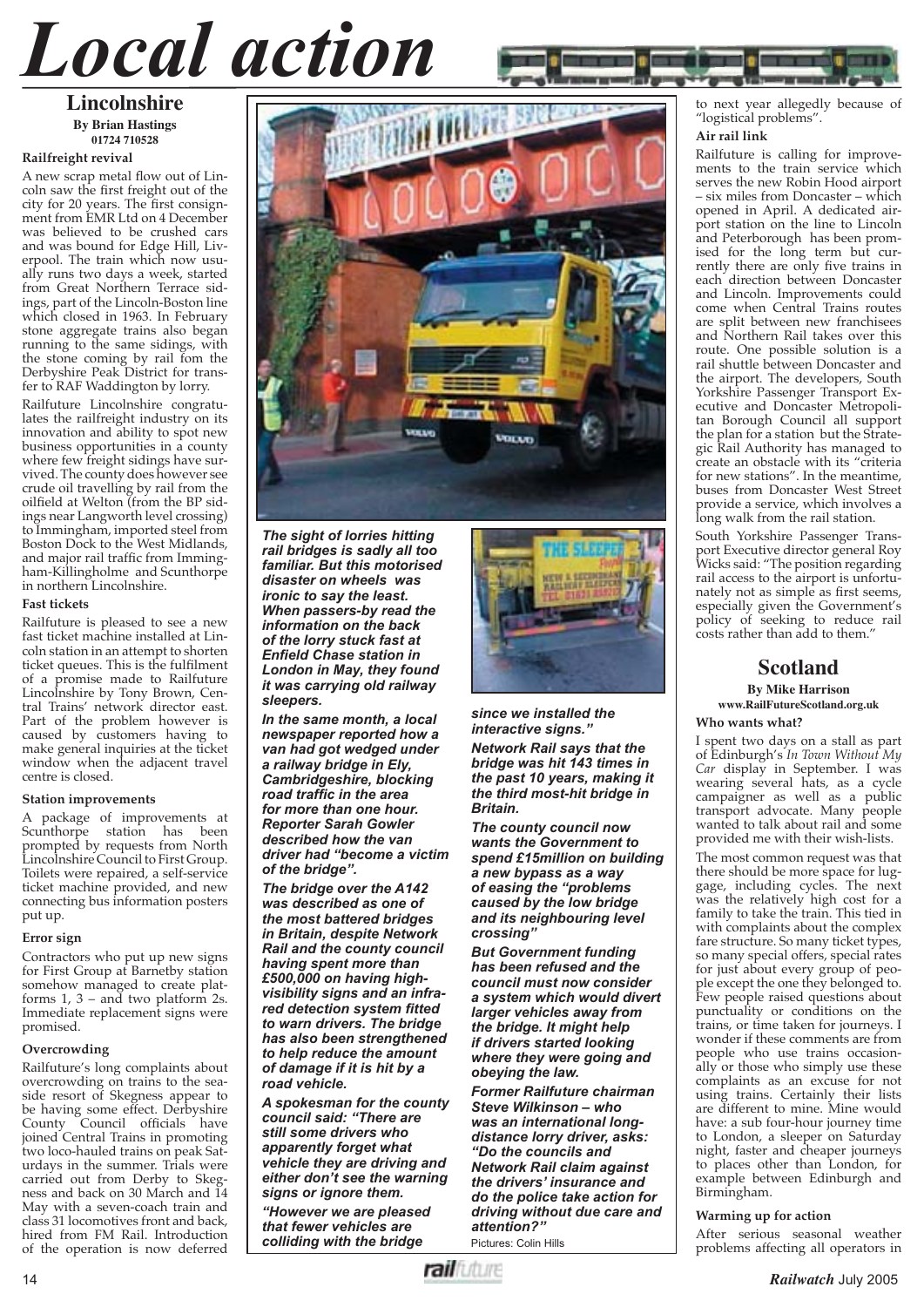

Scotland during the winter, First Scotrail is now making good progress in meeting the promises in its franchise bid. One benefit to customers is in increased openness, and this combined with a strong drive from senior staff is proving beneficial.

#### **Right on the line**

There is satisfaction that GNER has held the East Coast franchise, and general approval for the plans it has for maintenance and development of the service.

#### **Lively get-together**

Railfuture Scotland had a lively spring open meeting which preceded the annual general meeting, with Dr Iain Docherty from Glasgow University School of Business Management, a transport adviser to several national and civic bodies, making a deliberately provocative presentation. His main thesis was the random and often irrational way in which transport policies and strategies are promoted and implemented. Discussion could have continued for a long time. Following the AGM, Railfuture's national chairman Mike Crowhurst spoke to the meeting about the current position of Railfuture. We welcomed his visit north of the border.

#### **Thames By Chris Wright chriswrightmk@aol.com**

#### **Main line improvements**

Milton Keynes Partnership, the organisation responsible for the future growth of Milton Keynes and headed by Sir Bob Reid the ex-BR chairman, has secured agreement with the Office of the Deputy Prime Minister (subject to further appraisal) to fund a new platform at Central Milton Keynes and for platform 1 to become a loop. Funding for a new station building at Wolverton is also included.

#### **Hopes for new station**

Aylesbury North/Parkway may also benefit from funding, after further appraisal, from the Office of the Deputy Prime Minister and Chiltern Railways funding the detailed study with £15k from Bucks County and Aylesbury Vale District Council. Both results are due by the autumn and are supported by the branch.

#### **Links to West**

The branch submitted representations to the Strategic Rail Authority on the Great Western Rail utilisation study. The Rail Passengers Council support for the Bristol-Oxford service is to be reviewed as part of East West Rail was secured. We were amazed that the SRA failed to short-list the GNER /Laing Rail bid for the franchise!

#### **Indirect action**

Oxford-Bicester Rail User Group is campaigning for a path from Bicester Village to the station to be completed but there are crazy delays over about three feet of path. This is certainly not integrated transport! The group also hopes to see a revised timetable in June but has made little progress on evening services

#### **East-West rail**

The proposed East West rail link has seen a further study funded by the Office of the Deputy Prime Minister into the transport options for the corridor. Atkins Rail and Roger Tym are undertaking the work which is due to report by the summer. Meanwhile, the X5 coach service has improved its frequency to half hourly for much of the day but still takes nearly four hours. Rail could take about half the time. 350,000 passengers a year now use the service which has grown by 8% a year which clearly suggests that there is a large potential market already for rail which would attract even more with a better service.

Meanwhile we are joining with others to seek protection for part of the Bedford-Sandy trackbed threatened by mineral extraction and a rowing lake at Willington.

#### **East Anglia By Nick Dibben nick.dibben@btinternet.com**

#### **Election action**

In the run-up to the general election, the branch produced an East Anglia railway update leaflet that was sent to candidates. The leaflet hightlighted the improvements to rail services in recent years such as more freight and the new Cambridge-Norwich services. It also set out our concerns for the future especially the need for additional capacity and an East-West rail link to serve additional housing and growth at Stansted Airport and the ports. Branch secretary Nick Dibben was invited to speak about railway issues and ask questions at a candidates meeting in Huntingdon.

Cast.Iron, the group campaigning to re-open the Cambridge to St Ives line also produced and delivered leaflets along the route asking people not to vote for councillors that had supported the guided busway scheme.

#### **Busway inquiry costs £2.2m!**

Branch members used the new Freedom of Information Act to ask Cambridgeshire County Council how much it had spent on the guided busway inquiry. Although initially claiming that the answer would cost hundreds of pounds to prepare, the council eventually provided the answer free of charge. The total cost is around £2.2million and includes £1.7million for the legal and technical advice. The Queen's Counsel leading the case for the county council and his team were paid £338,250.

#### **Where are the trains?**

The branch has written to Central

Trains complaining about the substitution of trains by buses during engineering work. In one recent example, buses replaced trains on the entire route between Cambridge and Stansted Airport although the engineering work was only taking place around Nuneaton. The branch suggested that it would have been possible to run a service between Stansted and at least Peterborough or Leicester to the benefit of many local users. Central Trains responded positively by promising to consider this in future.

#### **The need for extra capacity**

The East of England Regional Assembly has complained to the Department for Transport about the lack of proposals and suitable funding in the SRA's regional funding assessment to cater for the expected 478,000 additional homes in the region. These comments echo the response made by the branch on the draft East of England Plan earlier this year. The expected impact on rail services is set out in a report produced by the Office of the Deputy Prime Minsiter on growth in the London-Stansted-Cambridge-Peterborough corridor. This indicates an additional 27,000 commuters into London by 2021

including 4,437 from Cambridge, 2,119 from Peterborough and 5,496 from Broxbourne. The report notes that implementation of the Crossrail and Thameslink 2000 projects and longer trains should provide enough seats.

#### **East Midlands By Anthony Kay A.Kay@lboro.ac.uk**

#### **Transport users forum**

East Midlands Railfuture accepted an invitation from the Rail Passengers Council Midlands to join the steering group launch meeting of the East Midlands Passenger Transport Users Forum held in Nottingham on 26 April. This group will be similar to those set up in other regions to represent passengers and specifically to bring together their interests within Nottinghamshire, Leicestershire and Rutland, Derbyshire, Lincolnshire and Northamptonshire. The first public meeting may be held in June, probably in Nottingham, but the date and venue have to be confirmed.

#### **Loughborough station car park**

We have been actively campaigning since 1999 to improve Loughbor-



## **A breakdown service that puts the**

For over 14 years the ETA has existed to promote greener motoring in Britain: actively campaigning for a sustainable transport system.

As a national motoring organisation we provide a 24 hour, 365 days a year breakdown service. And with an average response time of 35 minutes and 80% of breakdowns fixed at the roadside, our members quote us as the most efficient they've experienced.

Starting at just £39, we offer the full range of services from roadside recovery to home rescue and rest-of-europe cover.

You should join the ETA today for total peace of mind roadside rescue and to support greener motoring.

#### **Phone 0800 212 810 or visit www.eta.co.uk**

*Lines are open 8am to 6pm Mon-Fri and 9am to 4pm Sat. Offer only available to new members and cannot be used in conjunction with any other offer.*



**ROADSIDE RESCUE** 

Join the drive for greener motoring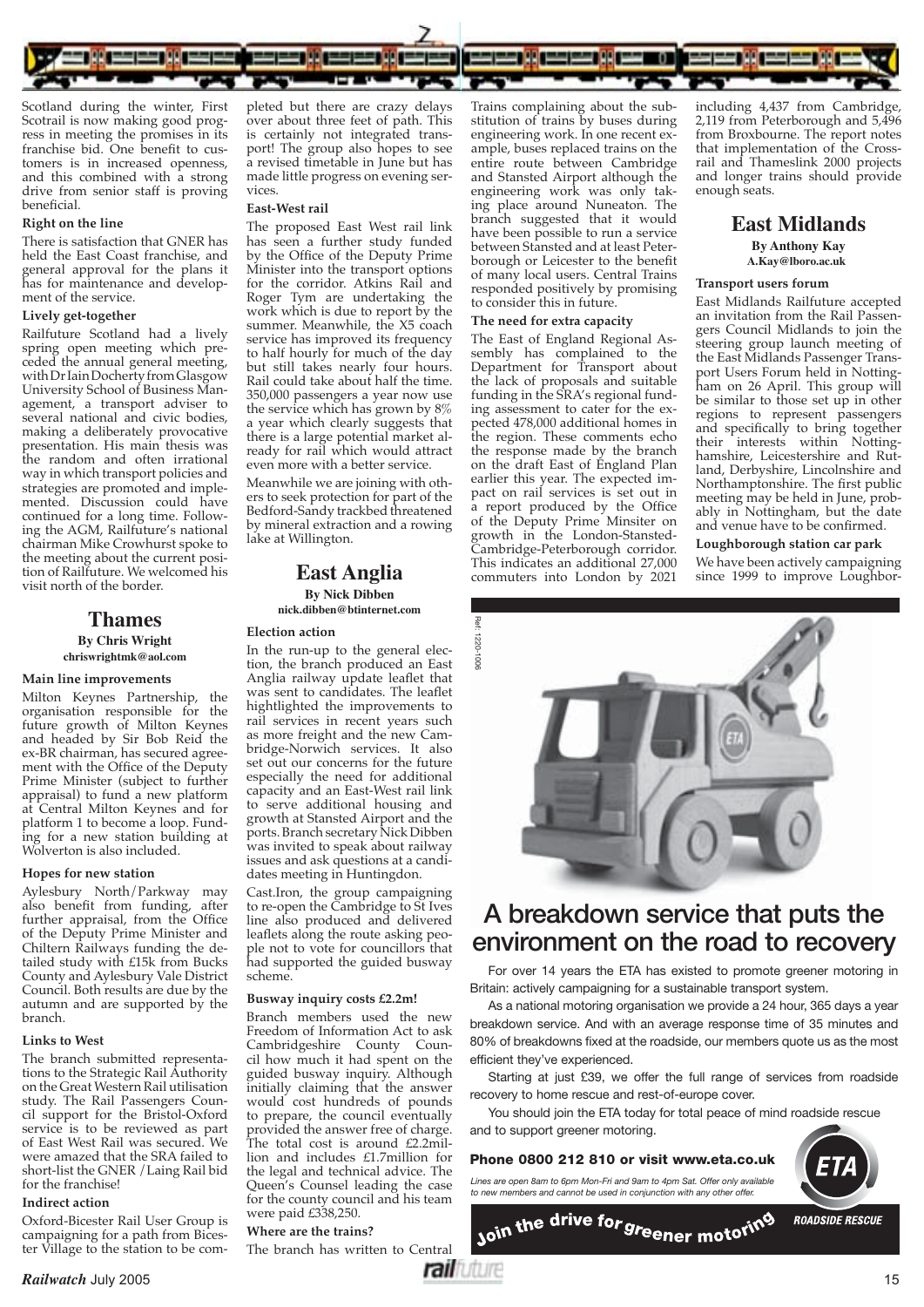# *Local action*

ough station and increase the number of car park spaces. We thought we had a breakthrough when at a meeting in November 2003 with Nick Brown (then Central Trains managing director), and following the franchise extension, funding was sourced for the work to go ahead. This would have meant that the car park at the East Midlands' fourth busiest station would not be full by 8am every weekday morning. Currently there are about 140 parking spaces and yet 90 Midland Mainline trains (only Leicester has more!) and 56 Central Trains services call each day. The funding is still there and will be until early 2006 but after 15 months of contact Central Trains cannot seem to get agreement on a purchase price with EWS which holds a 100-plus year lease on the land from Network Rail. What adds insult to injury is the area of land required for the car park extension is only a very small part of the now disused sidings land that is nearly big enough for a small airport!

More investment is also urgently needed at Loughborough for step free access to platforms 2 and 3, provision of disabled toilets, platform height and length improvements and a first class bus-taxi-passenger interchange.

Meanwhile, after many delays, consultations over the "Loughborough Eastern Gateway" project to redevelop a large area of derelict ex-rail land in front of the station are set to begin towards the end of May.

#### **Market Harborough car park**

Further down the line Midland Mainline has plans to increase the size of the Market Harborough station car park by 50%. Chaotic parking by commuters in nearby streets has led the fire service to warn that they may not be able to respond to calls sufficiently fast as they crawl past badly parked cars.

#### **Harringworth viaduct**

A special train was planned for 26 June to celebrate the 125th anniversary of the first passenger train over the longest railway viaduct in the UK. Harringworth viaduct, on what is now the freight-only line between Kettering and Manton Junction, will soon be into phase 2 of a £1.5million repair project.

#### **London & South East By Laurence Fryer lfryer@bigfoot.com**

#### **AGM**

The branch held a well-attended annual general meeting at the Calthorpe Arms in central London on 15 April. Lively discussion followed chairman Keith Dyall's annual report. **C2C**

We, along with a number of rail user groups, oppose the introduction of onboard TV with intrusive largely advertising-led content aimed at captive passengers. The invasion of TV from our homes into



**This was the scene at Oxford station 18 years ago when the Oxford-Bicester service was opened with high hopes that it would be the first stage of creating an East-West rail link. It seemed a simple matter to reopen the mothballed line from Bicester to Bletchley. Sadly we are still waiting for the scheme to be implemented.**

**The potential of the link has been recognised and a properly costed scheme has been drawn up to re-connect Oxford with Milton Keynes, Bedford, Cambridge and Ipswich. In 1987 Bririths Rail proposed a Peterborough-Swindon service to start in 1990 at a cost of £4million. At various times it has almost appeared that the scheme would be implemented just as a whole series of multi-million pound road schemes were implemented along the route. But rail privatisation intervened, followed by the Labour government's inability to implement simple schemes like this to develop the rail network as a way of tackling the horrendous environmental implications of relying on road and air transport.** 

**How can a Government "committed" to sustainable transport not grasp such a golden opportunity to reinstate trains between Bedford, Oxford and Aylesbury for £250million? The future however looks even worse. The Strategic Rail Authority is specifying only one train a day each way for the next franchise. The Oxon and Bucks Rail Action Committee which has been campaigning for rail services between Milton Keynes, Oxford and Aylesbury warns that the line is now in danger of closing.** 

the outside world has led Canadian magazine Adbusters to mention the TV-B-Gone remote control device. This device has one purpose: To remotely switch off intrusive television wherever it rears its ugly head. This article appeared in the Telegraph on 21 April and subsequently one of their correspondents gleefully reported how he shut down a noisy TV in a pub thus breaking the transfixion it had over a young drinker to allow his mind to wake up and start living again.

#### **SWT**

We broadly approve of the changes made to the timetable although timings have lengthened; reliability appears to have improved.

#### **Cricklewood development plan**

The London borough of Barnet has reported on its plans for the development of the freight depot and we have a number of reservations.

 Ultimately, we believe the plan will be implemented, but not without our making clear our concerns.

#### **Integrated Kent franchise**

We have submitted a response to the franchise proposals, and met with First Group, one potential franchisee. We raised the issue of service reductions and premium fares among others.

#### **Chiltern**

Following lobbying by Railfuture and user groups, limited all day stopping has been introduced at Sudbury. We are now focusing on proposals to provide an interchange similar to that at West Hampstead, allowing access to the Piccadilly line.

#### **Silverlink Gospel Oak-Barking**

The latest user group newsletter contains welcome news of another round of improvements. First, from

13 June the half hourly service continues further into the evening. Reminding us that to make omelettes you have to crack some eggs. News of major engineering work will result in service suspension on the south Tottenham-Barking section from 6-21 August. Further pressure is being brought for action on information screen failures and new cleaning contractors.

Further information: www.barking-gospeloak.org.uk

> **Yorkshire By Peter Davies peter@bh-cc.co.uk**

#### **Annual meeting and luncheon**

The annual general meeting and luncheon was held in Huddersfield on 19 March and the speaker was Mr Stanley Hall, a professional railway man of many years standing. Mr Hall has accepted the invitation to become a vice-president of Railfuture.

#### **Huddersfield Greenway**

Former rail corridors are to be turned into recreational routes by Kirklees Metropolitan Council between Dewsbury and Huddersfield including the spectacular Bradley viaduct which will carry walkers and cyclists across the river and canal from Dalton Bank to Leeds Road.

A proposal has been put forward to make use of the former Kirkburton branch for a stretch of four miles between Kirkheaton and Kirkburton to be turned into a route for cyclists and walkers. It is a great pity that both these routes cannot be used by rail again.

#### **Ben Rhydding**

Network Rail is undertaking substantial remedial work to the embankment carrying the Leeds-Ilkley line to avoid the re-imposition of temporary speed restrictions, which have been as low as 20 mph. **Hull**

The renovation of three sections of the barrel roof of Paragon station is in this year's Network Rail budget, along with work to the concourse roof, and minor platform repairs. Elsewhere in the city, contractors have demolished the goods shed which was the last evidence of the former Hull and Barnsley station closed in 1955. The site will be redeveloped as an extension to a college, but the ornate wrought iron railway gates will be re-erected as a memorial.

#### **Leeds**

tion.

The application by Wetherspoons for 24-hour opening has been withdrawn.

#### **West Yorkshire Passenger Transport Executive**

#### Views have been sought from rail user groups as to their aspirations for Rail Plan 6 which is in prepara-

#### **Northern franchise**

On 13 December the Northern Rail

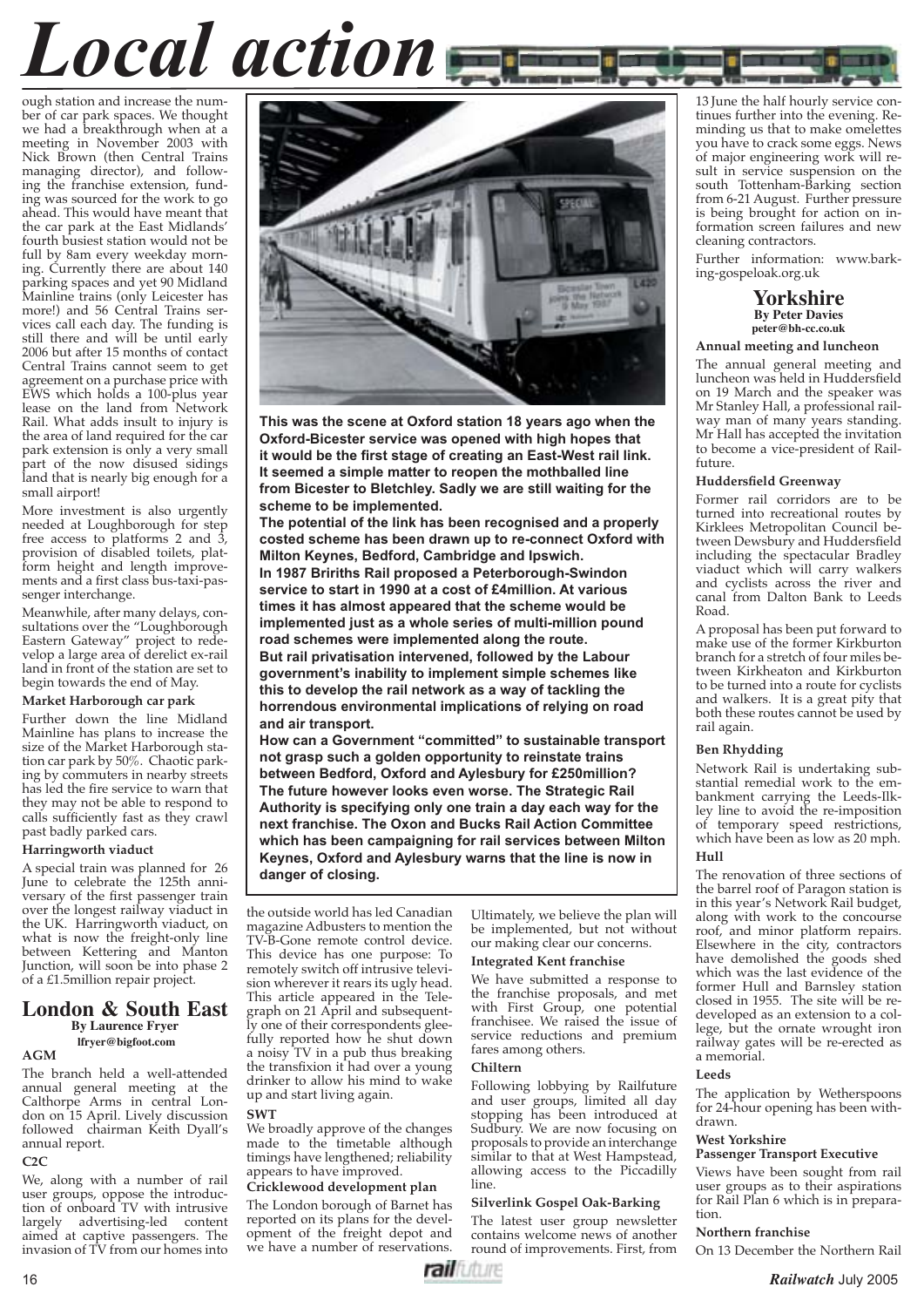# *Local action*

event either at the station or on the train possibly with free pasties. Wessex Trains intended offering a 50% discount in ticket prices on the day. Similar events were planned for other branch lines.

#### **North Devon Line news**

The North Devon Line Rail Users Group reports that long welded rail with steel sleepers has been installed around Morchard Road, Umberleigh and Chapelton during the recent blockade. The Pill Girder bridge between Chapelton and Barnstaple has also been refurbished. One small advantage of the new Barnstaple western bypass is that buses to Appledore, Westward Ho! and Bideford could be diverted past Barnstaple station entrance on a new buses only road link. However the large roundabout to the north of the station will make reopening the Bideford line more expensive to achieve.

#### **Threat to Bere Alston-Tavistock**

The Heritage Lottery Fund is putting £2.7million into restoring the historic mining area in the Tamar Valley line. This should be good news, as it could bring many more visitors to the area who might use the Gunnislake line. The bad news is that the Bere Alston to Tavistock line has been specifically highlighted in a BBC interview (12 May 2005), as part of the project to build a 60km network of trails and footpaths. Railfuture wishes to see this route re-opened as part of the second main line route between Exeter and Plymouth.

#### **Exeter to Barnstaple line**

From 12 June summer timetable change, all trains call at Umberleigh and many more at Morchard Road. This is good news as both have potential for development as local park and ride stations, especially Umberleigh which could serve South Molton and Great Torrington. Yeoford regains its northbound morning trains to Barnstaple. Improvements to the working of Eggesford level crossing have helped provide the extra necessary minutes for this, within the very tightly timed section of single track between Cowley Bridge Junction,<br>Exeter and Eggesford. The only Exeter and Eggesford. morning train at 09.49 from Newton Cyres to Exeter runs at the more convenient commuting time of 08.01. Overall the service is hourly, for some parts of the day, but gaps will remain until the loop at Eggesford is extended or moved towards Lapford. When this is done the extra trains should be used to serve Lapford as this station continues to be the main loser in the new summer timetable.

#### **Bus-rail links**

From 29 May timetable change, most Monday-Saturday buses from Combe Martin and Ilfracombe to Barnstaple (First service 30) run half hourly to and from Barnstaple railway station. A number of changes have and are taking place on the

First X9, X10 and X11 buses that serve Exeter St Davids station and run to Okehampton, Bude, Launceston and beyond. During the day, most intermediate stops between Exeter and Okehampton have been removed from the  $\overline{X}9$  Bude service. The X10 service has been largely abandoned west of Launceston, with those services that do remain being diverted to Bude either direct or via Camelford.

In East Devon the Honiton to Sidmouth bus-rail link now runs hourly, as an extension of Exeter- Sidmouth. Last bus for Sidmouth is at 18.48 and from Honiton 19.40.

#### **Exeter to Salisbury and Waterloo**

Since last December's timetable change, Yeovil Junction to Salisbury and Waterloo has been operated hourly. Unfortunately this was only achieved by lengthening journey times, with time wasted in the stationless loops at Chard Junction and Tisbury. Devon County Council has employed a consultant to study the requirements to extend this timetable, so as to run hourly throughout from Exeter and also to serve the proposed new town near Broadclyst and run an additional hourly shuttle between Exeter and Axminster. Implications of the proposals east of Yeovil Junction seem not to have been examined.

The answer given by the consultant is a new three-mile loop east of Axminster and another threemile loop at Whimple. It works by transferring the time spent at Chard Junction to the new Broadclyst area station. However, overall journey times are no better, as the problem of the Tisbury loop remains unresolved. The proposed timetable would make it difficult to serve Chard Junction as a reopened station in the future. Furthermore, there is no capacity to divert First Great Western trains between Exeter and Castle Cary as is so often needed at weekends. The consultant's solution leaves the long 17 mile section from Yeovil Junction to Chard Junction as it is, and then places loops at an average seven miles apart on the remaining single line to Pinhoe, Exeter. Of course an additional passing place could be placed between Yeovil Junction and Crewkerne, but to link in with the consultant's Axminster to Exeter shuttle, it would mean doubling through Crewkerne Tunnel and converting the level crossings to either side (Crewkerne and Hewish Automatic Half Barrier crossings). for double track working.

Railfuture Devon and Cornwall believes there are simpler and more effective solutions, so long as the full route can be considered, and minor alterations allowed to the timetable between Salisbury and Worting Junction, near Basingstoke. By allowing for two trains each way from the outset, it is possible to plan a series of phased developments.

Our work to date suggests that an initial three miles of extended

double track west of Yeovil Junction is sufficient to allow an hourly service to run each way between Exeter and Salisbury. Trains would call at selected stations to Honiton and then all existing ones to Salisbury. This timetable would be especially valuable for Sundays as there would be capacity to divert First Great Western trains between Exeter and Castle Cary as well.

The diversion would add around 20 minutes to the Exeter to Paddington journey, be hourly and leave the hourly South West Trains service undisturbed.

During the week the two trains per hour from Exeter could also be run to Yeovil Junction and extended through to Salisbury and Waterloo. To improve reliability the Honiton loop would be extended to either side of the station and at a later date the Chard Junction and Tisbury loops extended to give Axminster and Tisbury two trains per hour and one train per hour at Wilton. To give flexibility to serve the planned new town near Broadclyst, a final development would be a loop about three miles long to the west of Whimple.

#### **South Wales De Cymru By Guy Hardy**

Members of the committee met SWWITCH, the South West group of local authorities who have formed a consortium to formulate transport policy.

SWWITCH are to publish a policy document in mid summer for consultation by stakeholders and the purpose of the meeting was to discuss proposals in our Development Plan (On Track for the 21st Century) which the Wales branches published last autumn.

We will of course be contributing to the consultation. At copy date for this issue we awaited the final proposals by Arriva Trains Wales for their regular interval timetable to be introduced in December – we hope it will be good – the inconvenience from poor connections along the South Wales corridor which passengers are experiencing this summer due to ATW and First Great Western failing to align their timetables cannot be overstated.

**Other branch contacts**:

North East ian.walker2@virgin.net Midlands ianbaggie@yahoo.co.uk North Midlands graham@grahamnalty.co.uk Severnside dickdrew@aol.com Wessex: jeremy@jeremysl.fsnet.co.uk Cambrian lewisdylan@yahoo.com North Wales jamespharris03@aol.com



### *Time for action*

*Railfuture relies on volunteers and members for campaigning.* 

*We try to make the case for rail at every opportunity but each member can play a part. Here are fi ve ideas for you:*

*1. If your local MP is new to Parliament (following the general election in May), write to him or her, reminding them of the importance of rail to you and everyone. Remind them that rail is the backbone of Britain's public transport network and needs their support to make it more effective. Remind them that there are stations and lines that need reopening and name the ones in your area. Remind them that walkon fares are far too high. The address to write to is The House of Commons, London SW1A 0AA. Make sure you spell the MP's name correctly and be polite. They are always glad to hear from individual constituents but they get too many complaints. Try to be positive. We do not want to antagonise potential allies.*

*If you receive a letter from your MP, forward it to David Harby, 6 Carral Close, Lincoln LN5 9BD and he can send your MP a free Railwatch or add your MP to those MPs who receive every issue of* Railwatch *free.*

*2. Recruit one new member to Railfuture.*

*3. Write a letter to your local paper extolling your local rail service and suggest a suitable day out by rail for the paper's readers.*

*4. Buy a railcard, rail vouchers – also known as compensation vouchers – or Railfuture membership as a present for a friend or relative.*

*5. Put up a rail timetable on your work, school or even home noticeboard.*